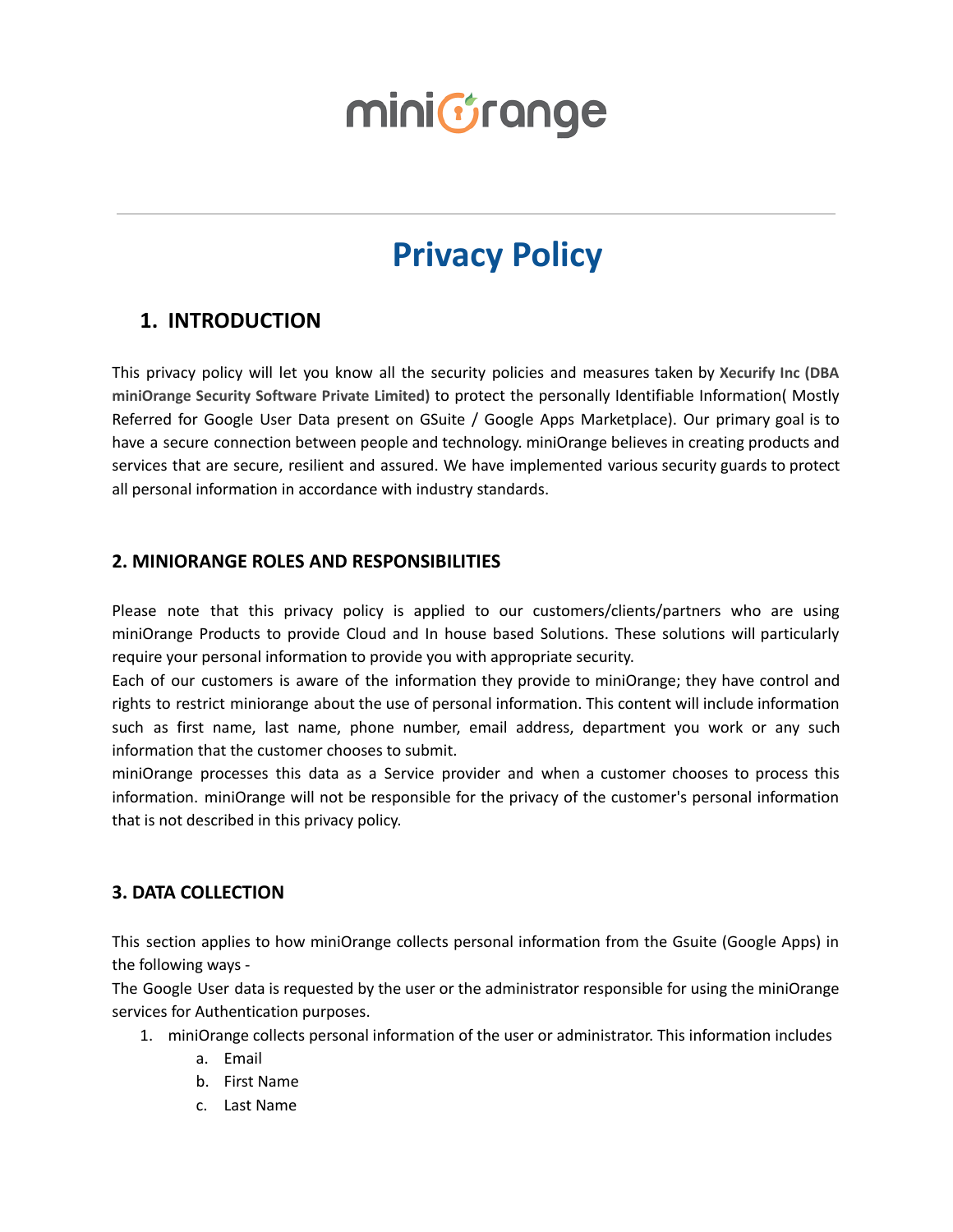

d. And Other Contact information if applicable.

miniOrange does not store your password at the servers so your passwords cannot be retrieved by anyone but you.

This information helps us to categorize the question, track potential problems and trends and customize our support responses to better serve you.

2. We also collect your device specific information (e.g. mobile and desktop) from you in order to provide the Services. Device-specific information includes attributes (e.g. hardware model, operating system, web browser version, as well as unique device identifiers), connection information (e.g. name of your mobile operator or ISP, browser type, language and time zone, and mobile phone number); and device locations (e.g. internet protocol addresses and Wi-Fi). This information is particularly useful for providing you the services.

### **4. PROCESSING OF THE REQUESTED DATA /GOOGLE USER DATA**

#### *Enroll in the miniOrange Application*

The users can be enrolled into miniOrange App in following ways:

- 1. By visiting account registration Page : In this, the admin shares the registration URL with the end-users, by visiting which they can create an account in miniOrange.
- 2. User Account Creation through Admin: In this, the admin creates accounts for individual users to enroll them into miniOrange. The account credentials are then shared with the users. The same can be achieved by creating a CSV in required format andD uploading the users in Bulk.
- 3. Using Provisioning: miniOrange provides the option to admin where he can configure provisioning with G Suite using OAuth Scopes and Directory SDK to import users from G Suite into miniOrange. [Email, First & Last Name, Phone no. are imported].

In all three methods of enrolling users, the admin has full control over the data and the enroll process.

It also allows IT administrators to analyze the employee's behavior towards enterprise data. On detection of a possible breach, it instantly sends an alert email message to notify higher business authorities. miniOrange also renders the program to enforce access control standards at the macro level on the idea of the IP address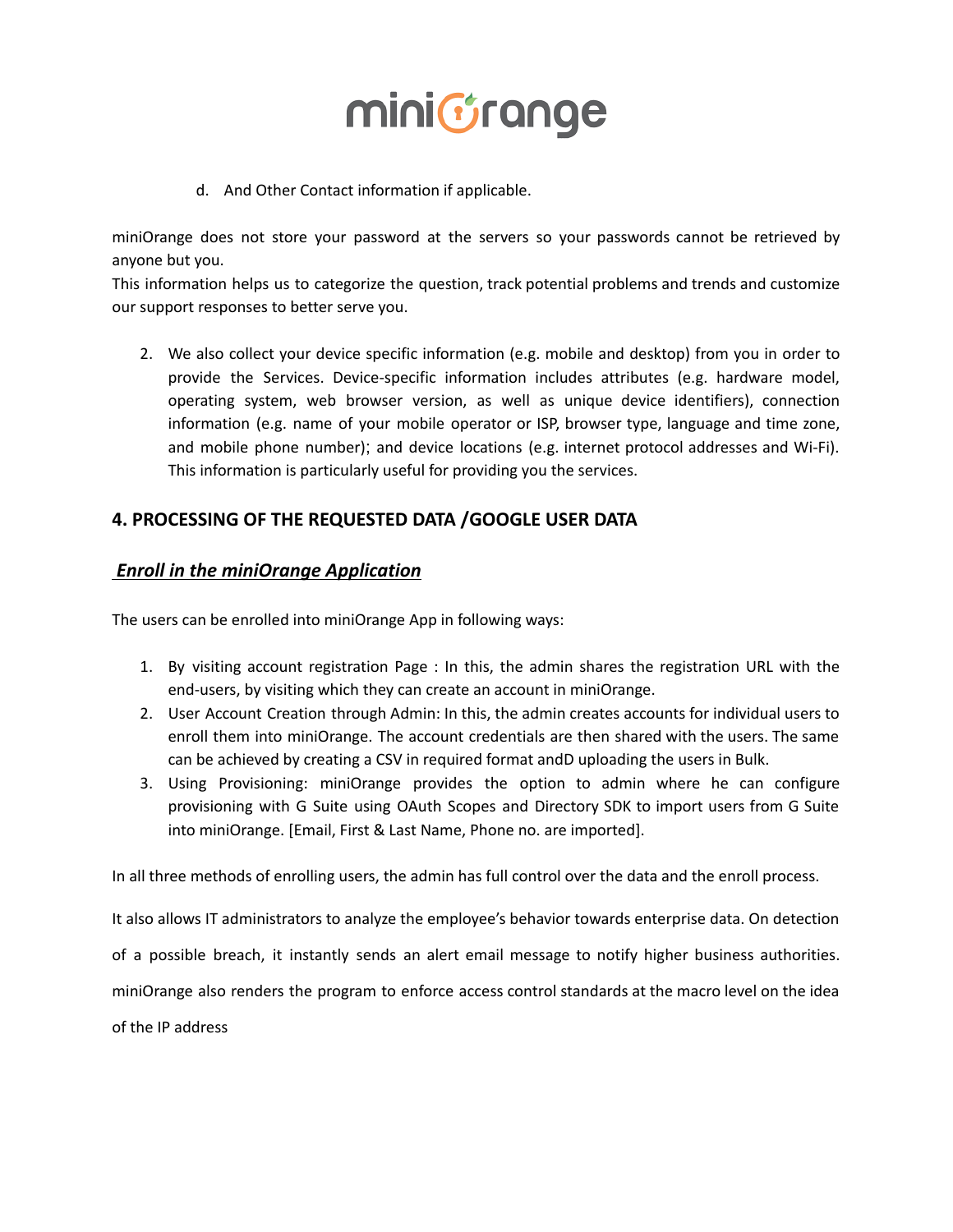Data Access:- To provide access control which helps organizations to specify data control policies on the idea of IP address through which G Suite content is often accessed. It imposes conditional policies on customer's Google for business accounts and creates a virtual secure environment.

### **Use of the Google Apps Data/Information**

### *Why does miniOrange collect the information ?*

miniOrange collects the requested information solely to provide the requested services to the users. Below are the purposes for which the data is requested and processed.

- a. To Enroll you in the services -[mentioned above]
- b. To provide the Security Services requested by the user.
- c. To operate and improve our services.
- d. To provide the response to user requests with the appropriate information.
- e. To provide an additional layer of security by keeping out untrusted organizations.

All the data requested and processed only after the consent is provided by the administrator for the concerned Google Workspace account at the time of the Account Creation with miniOrange.

### *How does miniOrange use the Information ?*

- miniOrange app uses your IP Restriction policy to provide or deny access to the users based on trusted IP Addresses.
- For the IP Restriction to work, the Admin must create a policy specifying permitted IP addresses which allows the access to the google apps. Admin solely has the access and is responsible for providing the data to miniOrange to make the application work.
- Application will block the access if a user tries to access from a non trusted or non whitelisted IP address , thus keeping an eye out for unauthorized activity on your accounts.

### *How the Information is Stored and Protected?*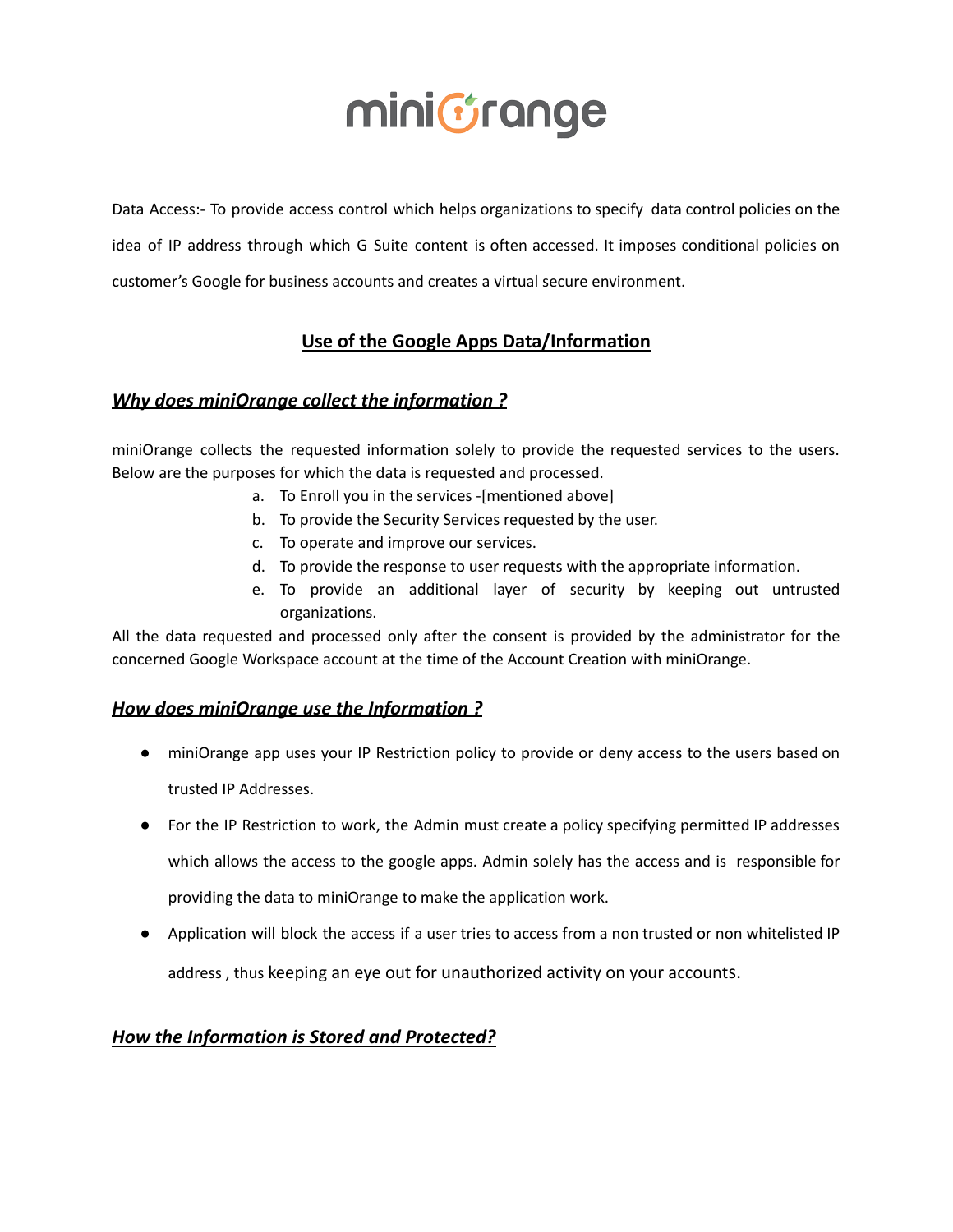All data for users such as the email address and First and Last name is provided only by the administrator [Directly or via a Sync].

While storing the user's data, the admin has the option of creating and sharing the password for the user's account in miniOrange or the user can set the password for his miniOrange account. The stored information is used only for authentication and related services.

All of the user's data is stored securely on RDS servers managed in AWS and are accessible only from miniOrange private EC2 instances.

So, the user's use a different password from their Google Account password to login via miniOrange App.

The user's data is used at the time of authentication as mentioned in the above section, to provide an additional layer of security on top of the user authentication. We are not storing your Google Account password, instead a new password is created for the user. miniOrange will only keep your personal information for as long as we reasonably require and in any event only for as long as the data protection legislation allows.

miniOrange provides security against any unauthorized domain, allowing one particular domain for the service.

### **SECURITY PRACTISES ON COLLECTED DATA**

miniOrange maintains and uses reasonable administrative, organizational, technical and physical safeguards to protect your information from loss, destruction, misuse, unauthorized access or disclosure as required by applicable law. These technologies help ensure that your data is safe, secure, and only available to you and to those you provided authorized access (e.g., your users, admins,etc).

- miniOrange takes several steps to secure data. For all queries, retrievals, and bulk updates, the miniOrange service returns or updates only validated data. All miniOrange system responses to a request are subject to any access restrictions in place for that customer and their miniOrange registered users. This user/customer relationship is revalidated on every request to ensure that only authorized users within the customer's subdomain view the data.
- Our state-of-the-art encryption technology protects customer data both at rest and in transit to the user's browser, leaving no weak spots for attackers. miniOrange encrypted DB instances provide an additional layer of data protection by securing your data from unauthorized access to the underlying storage. We use Amazon RDS encryption to increase data protection of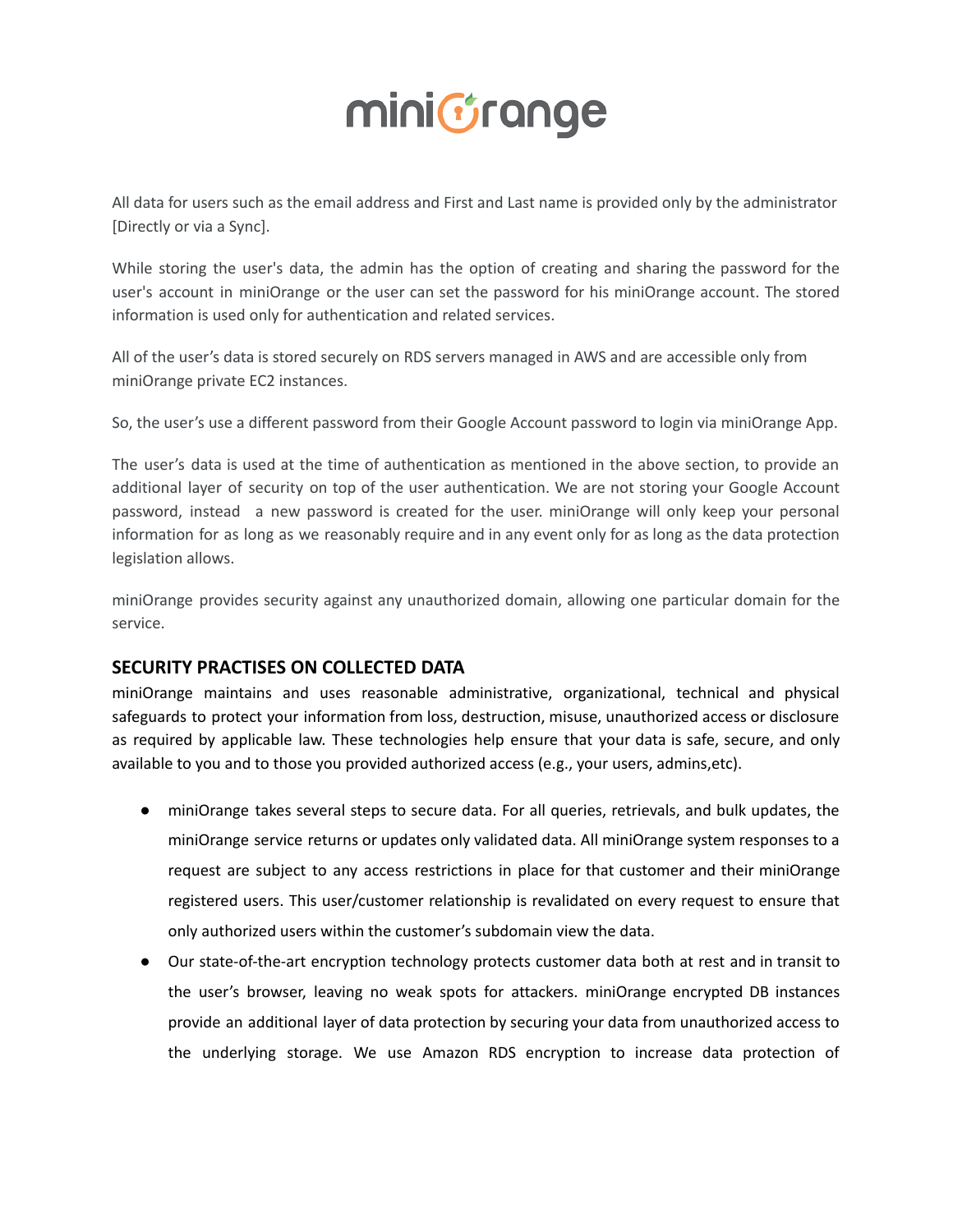applications deployed in the cloud, and to fulfill compliance requirements for data-at-rest encryption.

- miniOrange uses Amazon KMS (key management service) to encrypt data symmetrically. This uses cryptographic keys for our applications and is a useful technique for data encryption. miniOrange uses different versions of RSA, DSA, TRIPLE-DES, AES and HMAC as required.
- All access to miniOrange uses the https protocol. Customers are assigned their own domains, sub-domains, and cookies.
- miniOrange uses strong encryption to secure sensitive customer data such as unique SAML keys that are created for authentication. We also store and encrypt credentials that users submit for secure browser applications (apps), configured within their SSO environment.
- miniOrange does not implement any proprietary encryption. Customer data encryption is performed at the application layer. The use of application level encryption protects sensitive data, even in the event of partial compromise.
- miniOrange encrypts the customer confidential data in the database. The encryption is performed using symmetric encryption 256-bit AES with exclusive keys. Customer exclusive symmetric keys ensure data segregation.
- Amazon Web Services (AWS) provides the infrastructure that hosts miniOrange's Identity-as-a-Service platform. AWS SOC 2 report is available here: <https://aws.amazon.com/artifact/>
- For more information on security practises: <https://idp.miniorange.com/security-practices-at-miniorange/>

### **5. INFORMATION COLLECTED ON BEHALF OF THE CUSTOMERS USING OUR SERVICES**

miniOrange collects information under the direction of its customers and has no direct relationship with the individual Users/employees whose personal data it processes. miniOrange works with its customers to help them provide notice to their employees concerning the purpose for which personal information is collected. We collect information for our customers. If you are an employee of one of our customers and would no longer like to use miniOrange's service, please contact your Employer directly. miniOrange may transfer Personal Information to companies that help us provide our service. Transfers to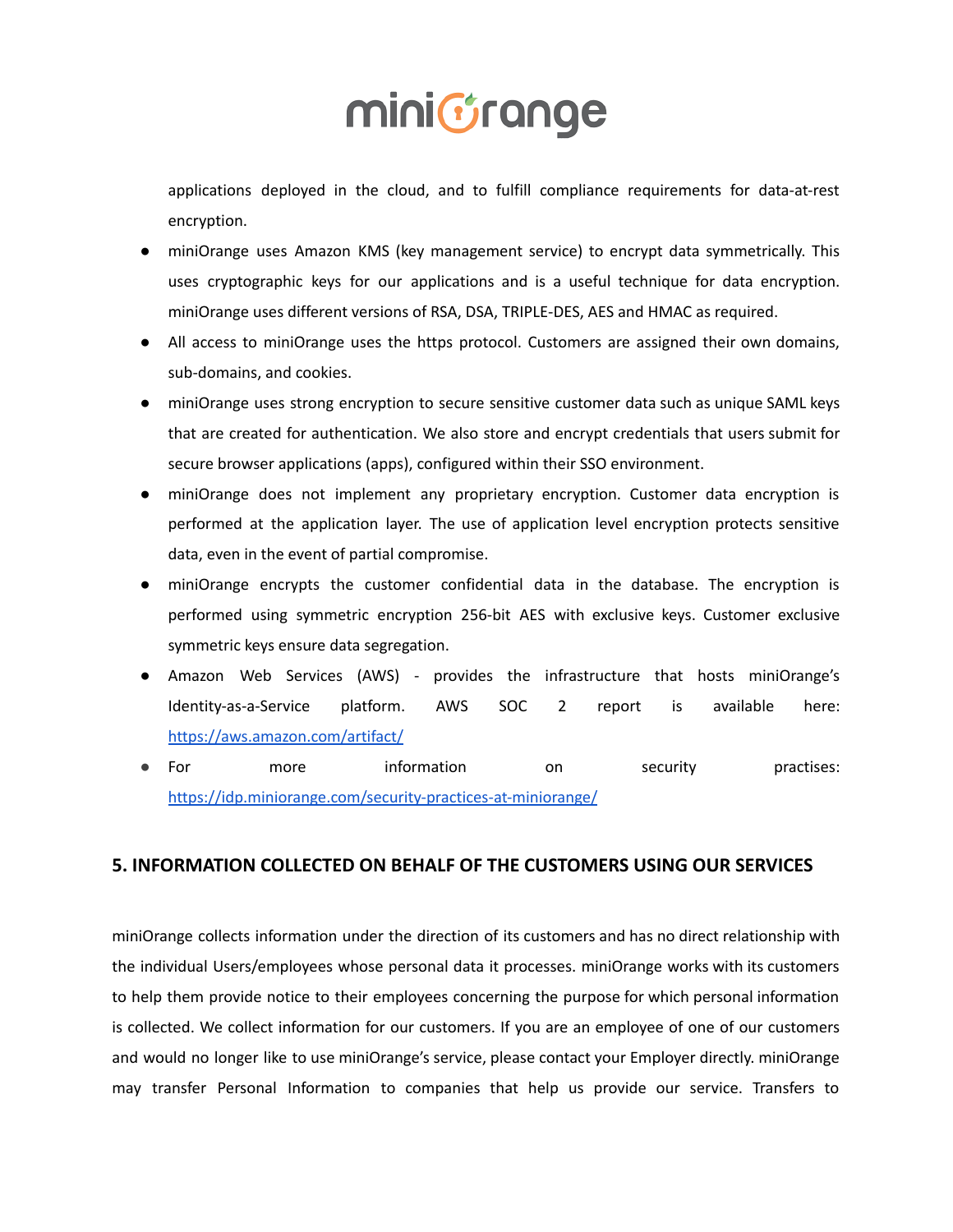subsequent third parties are covered by the provisions in this Policy regarding notice and choice and the service agreements with our Customers. An individual who seeks access, or who seeks to correct, amend, or delete inaccurate data should direct their query to their Employer. If the Employer/miniOrange's Customer requests that miniOrange remove the data, we will respond to their request within 30 business days. miniOrange will retain Personal Information we process on behalf of our customers for as long as needed to provide services to our customer. miniOrange will retain and use this Personal Information as necessary to comply with our legal obligations, resolve disputes, and enforce our agreements.

### **6. COMPLIANCE WITH LIMITED USE REQUIREMENTS**

*miniOrange App's use of information received from Google APIs will adhere to the [Google API Services](https://developers.google.com/terms/api-services-user-data-policy#additional_requirements_for_specific_api_scopes) User [Data Policy](https://developers.google.com/terms/api-services-user-data-policy#additional_requirements_for_specific_api_scopes), including the Limited Use requirements.- i.e*

This App will not allow any unauthorized person to read this data unless they have their admin rights.

We take steps to protect your personal information from unauthorized access and against unlawful processing , accidental loss , destruction and damage or mentioned in point 4.

This app will not use google user data for any third party services or any advertising partners and market research purposes

The App will not allow humans to read this data unless we have your affirmative agreement for specific messages, doing so is necessary for security purposes such as investigating abuse, to comply with applicable law, or for the App's internal operations and even then only when the data have been aggregated and anonymized.

#### **7. YOUR CHOICES ON INFORMATION**

In the above section, we described how we collect and use your data. Below we have described how you can opt-out and modify settings related to our processing of your personal data.

You can change your information at any time by editing your account, or by closing your account. You can also ask us for additional information we may have about your account. You have a right to (1) access,